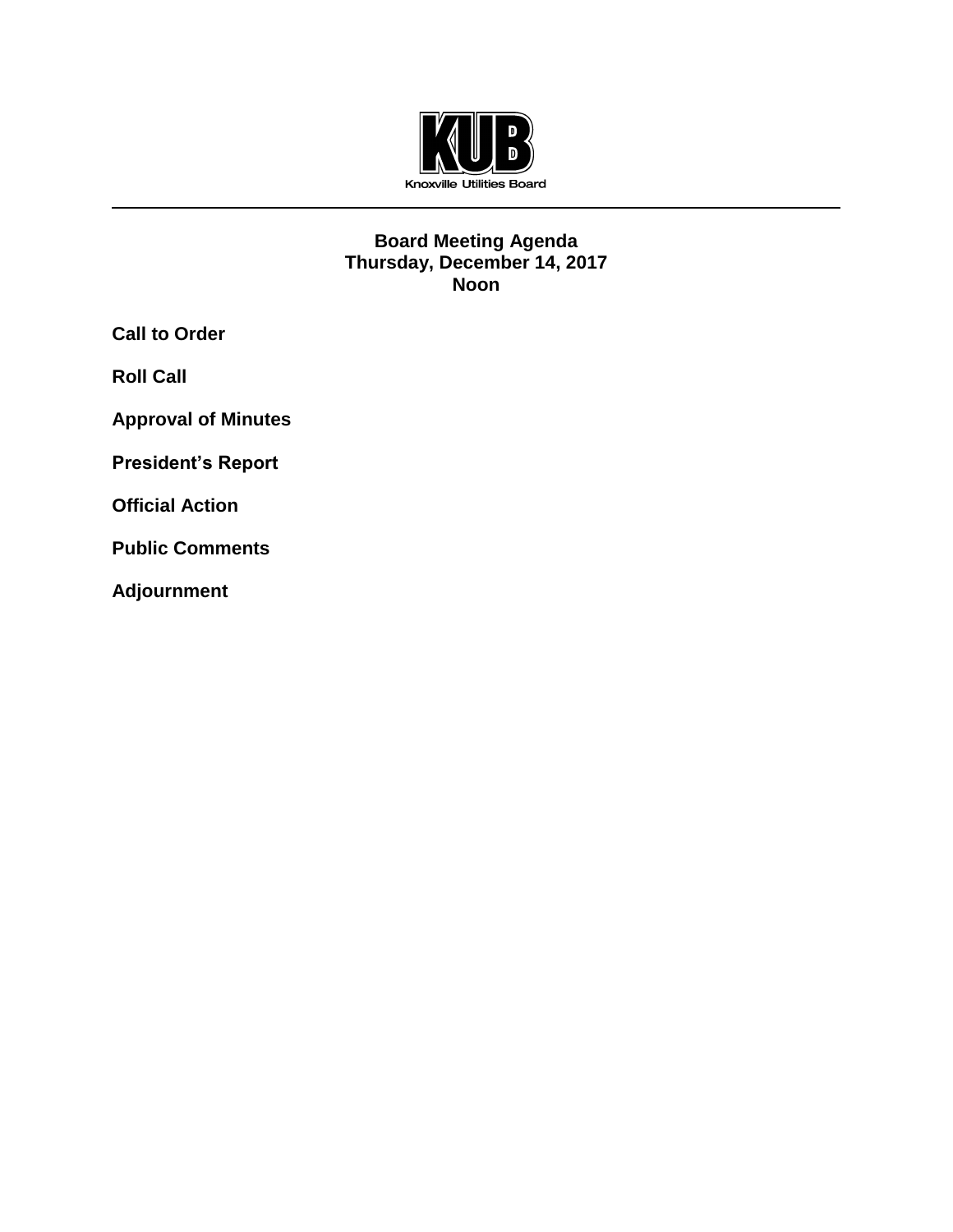# **Knoxville Utilities Board Board Meeting Minutes Thursday, November 16, 2017, Noon**

# **Call to Order**

The Knoxville Utilities Board met in regular session in the Larry A. Fleming Board Room at 445 S. Gay Street, on Thursday, November 16, 2017, pursuant to the public notice published in the January 7, 2017, edition of the *News Sentinel*. Chair Herbert called the meeting to order at 12:00 p.m.

# **Roll Call**

Commissioners Present: Jerry Askew, Kathy Hamilton, Celeste Herbert, Sara Pinnell, Nikitia Thompson, and John Worden

Commissioners Absent: Tyvi Small

# **Approval of Minutes**

The Minutes of the October 19, 2017, Board Meeting were approved as distributed upon a motion by Commissioner Thompson and seconded by Commissioner Worden.

# **Old Business**

None

#### **New Business**

**Resolution 1371, A Resolution Authorizing the Transfer of Property of the Wastewater Division Located on Pelham Road to an Adjacent Property Owner**

President Roach recognized Julie Childers, Vice President of Water/Wastewater Engineering, for a presentation on property that KUB would like to declare surplus in order to proceed with construction of a new pump station at a nearby site.

President Roach recommended adoption of Resolution 1371 on first and final reading. Her written recommendation is included in Attachment 1.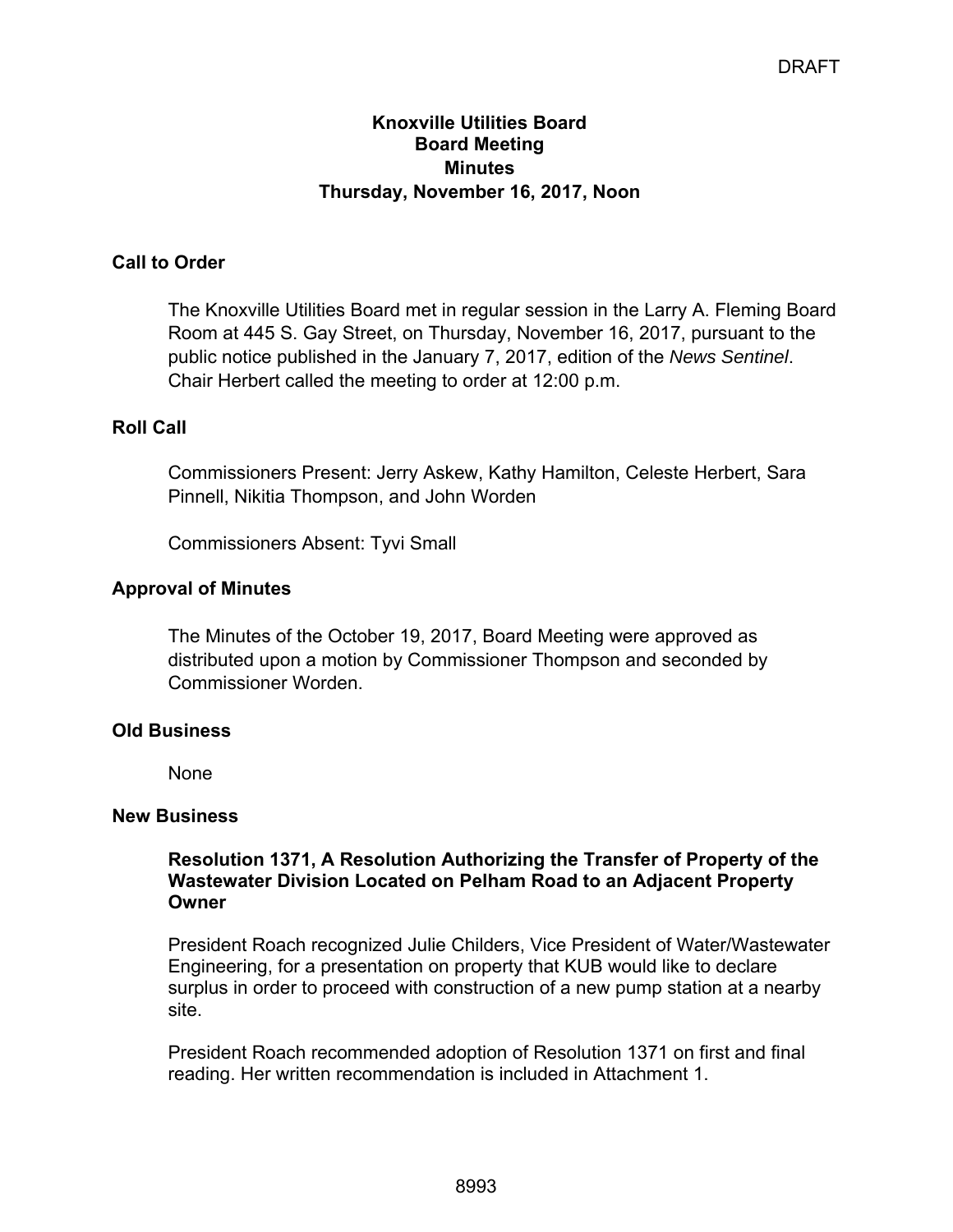# November 16, 2017

Upon a motion by Commissioner Askew and a second by Commissioner Hamilton, Resolution 1371 *(Attachment 1)* was adopted by a roll call vote on first and final reading. The following Commissioners voted "aye": Askew, Hamilton, Herbert, Pinnell, Thompson, and Worden. No Commissioner voted "nay".

# **President's Report**

# **Natural Gas Supply/Winter Update**

President Roach reminded Commissioners that we provide an update each fall on KUB's compliance with natural gas purchasing requirements and projected winter energy bills. She recognized Sherri Ottinger, Manager of Rates and Analytical Services, for this year's update.

# **Community Outreach Update**

President Roach recognized Leslye Hartsell, Manager of Communications and Community Relations, to provide an update on KUB Cares and community outreach initiatives over the last year.

# **Depot Avenue Water Transmission Line Project**

President Roach recognized Billie Jo McCarley, Manager of Water Systems Engineering, to provide the details of an upcoming major water transmission line project on Depot Avenue.

# **Other Business**

None

# **Adjournment**

 $\overline{a}$ 

There being nothing further to come before the Board, Chair Herbert declared the meeting adjourned at 12:47 p.m.

Celeste Herbert, Chair

Mark Walker, Board Secretary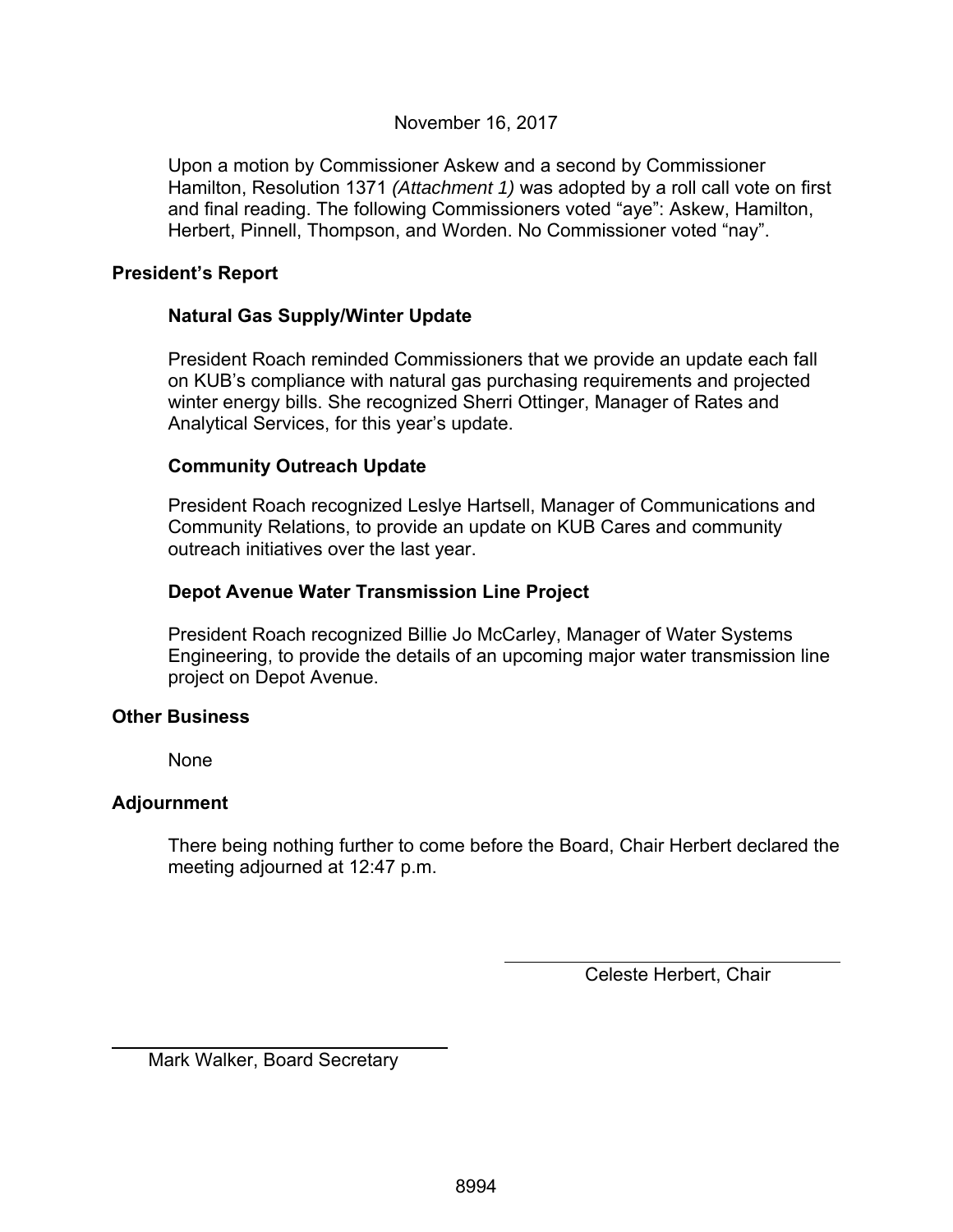# **Attachments**

| Attachment 1 | Recommendation Letter and Resolution 1371, A Resolution<br>Authorizing the Transfer of Property of the Wastewater<br>Division Located on Pelham Road to an Adjacent Property<br>Owner | Page(s)<br>$8996 - 8998$ |
|--------------|---------------------------------------------------------------------------------------------------------------------------------------------------------------------------------------|--------------------------|
|--------------|---------------------------------------------------------------------------------------------------------------------------------------------------------------------------------------|--------------------------|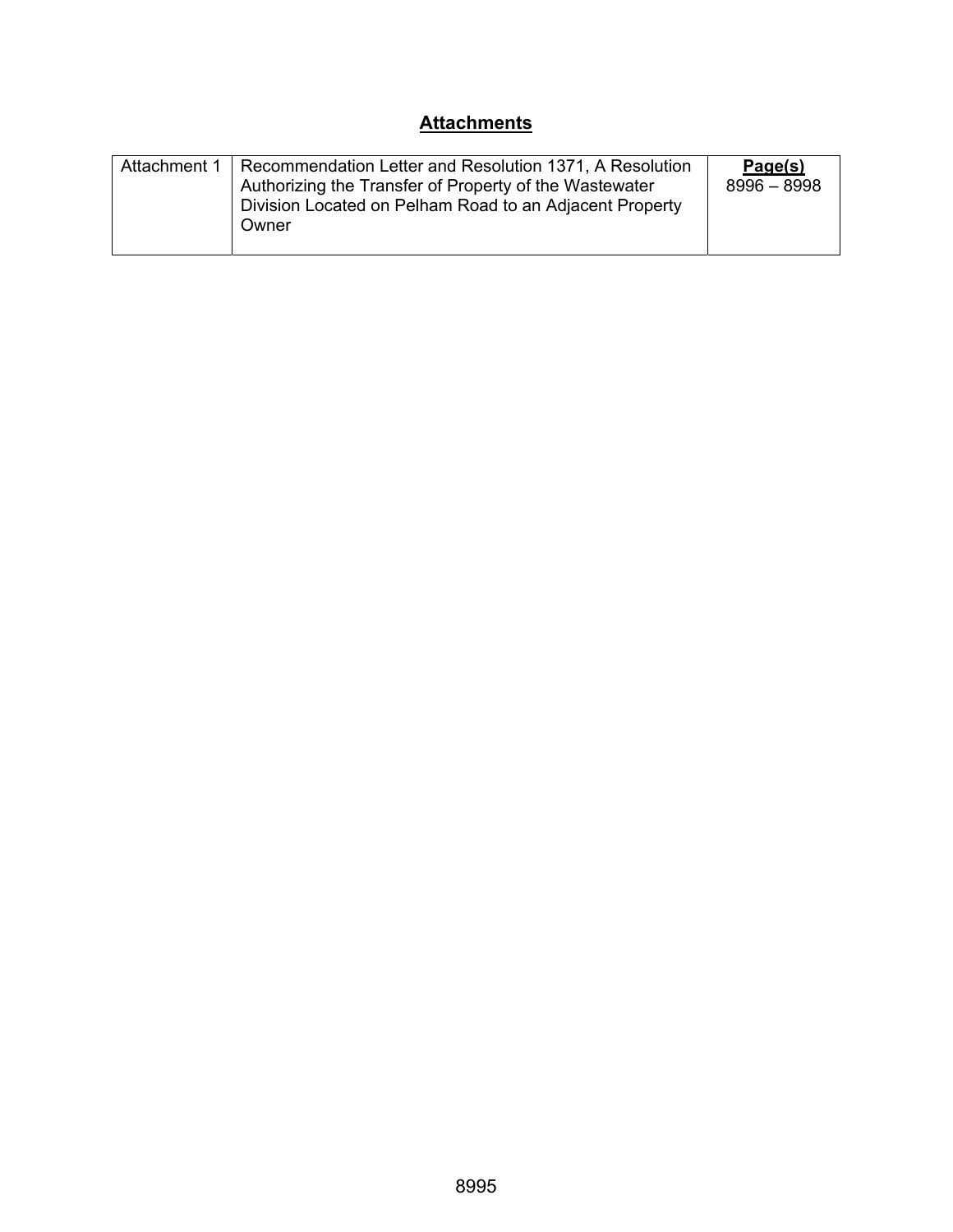

November 10, 2017

Knoxville Utilities Board 445 S. Gay Street Knoxville, Tennessee 37902-1109

Commissioners:

KUB's Wastewater Division owns approximately 273 square feet of land on Pelham Road, which is the site of one of KUB's older wastewater pump stations. During the planning stage for Century II capital improvements at that station, we realized that an upgraded pump station would not fit on that site. Therefore, a nearby location was sought for a new pump station.

The adjacent property owner is interested in acquiring the existing pump station site to facilitate future development. In exchange, he is willing to provide an easement on another of his nearby properties to build the new pump station.

State law and the bond resolutions of the Wastewater Division authorize the disposition of any real property of the wastewater system which the Board has determined to be no longer useful and necessary for the operation of the system. After consultation with Staff, I have determined that the 273 square feet site of the existing pump station will not be useful or necessary for the continued operation of the wastewater system and is not needed by any other KUB system, once the new pump station is built.

Through Resolution 1371, which is attached for your information, the Board will approve the transfer KUB's Pelham Road wastewater pump station property to the adjacent property owner, once the new pump station is complete. I recommend adoption of Resolution 1371.

Respectfully submitted,

Nintha Roach

Mintha E. Roach President and CEO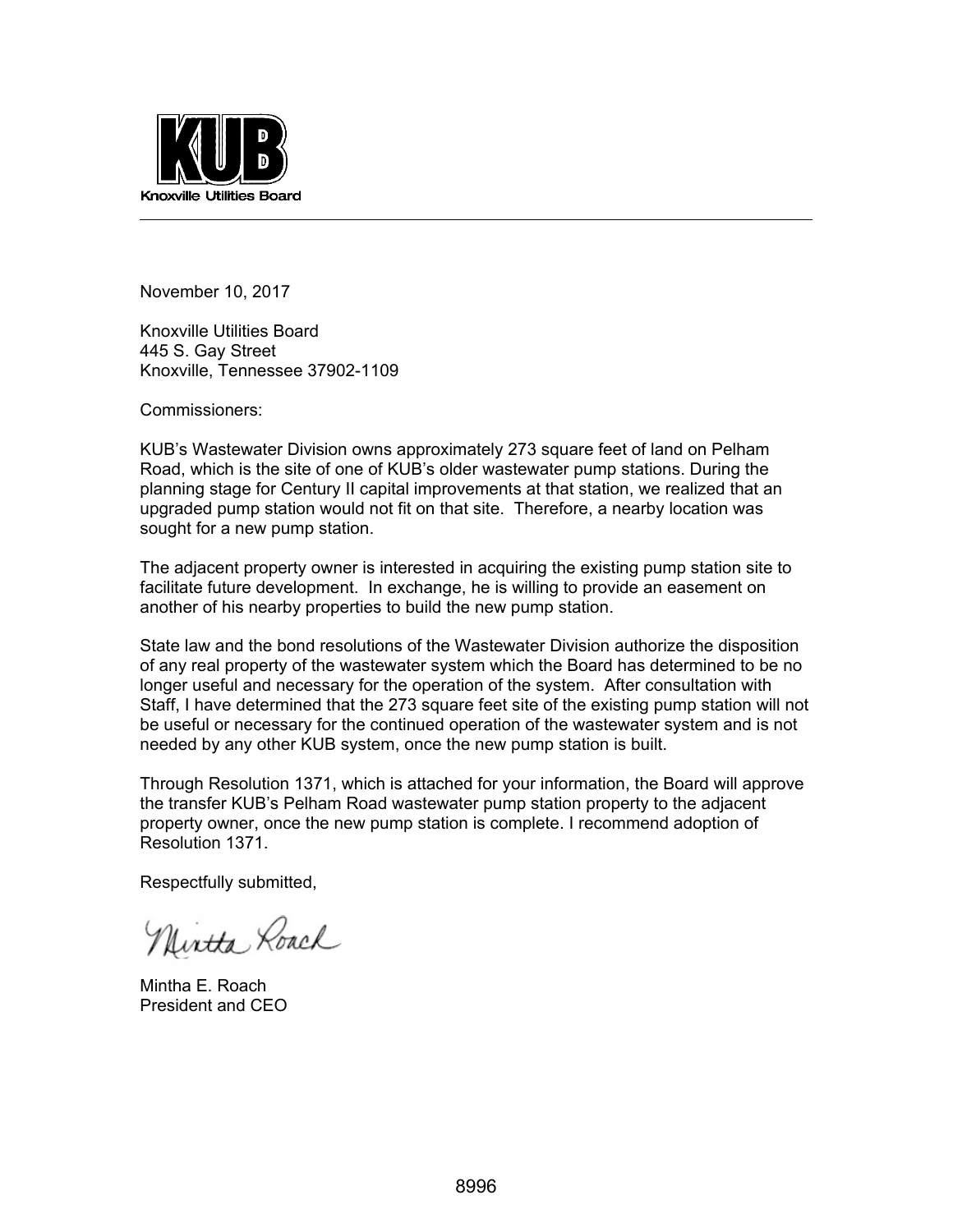# **RESOLUTION NO. 1371**

# **A Resolution Authorizing the Transfer of Property of the Wastewater Division Located on Pelham Road to an Adjacent Property Owner**

**Whereas**, By deed dated October 27, 1970, of record in Deed Book 1440, Page 546, Instrument Number 197010300010479, the City of Knoxville, Tennessee ("City") obtained fee simple ownership to certain real estate, located on Pelham Road, Knoxville, Tennessee, consisting of approximately 272.54 square feet of land and various appurtenances (the "Property"), where KUB's Pelham Road wastewater pump station is located; and

**Whereas,** by public referendum in 1986, the Wastewater Control System of the City of Knoxville, including the assets for management and operation of the system, were transferred by the City to KUB and since acquiring the wastewater system from the City, KUB has operated and maintained the Pelham Road Pump Station; and

**Whereas**, KUB now seeks to replace the Pelham Road Pump Station with a larger capacity pumping station on a nearby site that is more suitable for KUB's current and future needs, and

**Whereas,** the adjacent property owner, Tennessee Land Investment Properties, Inc., (TLIP) seeks to acquire from KUB the Property, approximately 272.54 square feet in size, and which is surrounded by other property owned by TLIP; and

**Whereas**, the Property, given its size and location, has no marketable value except to TLIP; and

**Whereas**, KUB, pursuant to Article XI, section 1106(D) and (T) of the Charter of the City of Knoxville and KUB's Procurement Procedures, has the authority, subject to the applicable provisions of any bonds or contracts, to transfer title of surplus real property or any right or interest in such property in connection with the operation of its wastewater system; and

**Whereas**, pursuant to Section VII of KUB's Procurement Procedures, the President and CEO or her designee may dispose of the Property in a manner that is in the best interest of KUB; and

**Whereas,** the Property is not useful and necessary for the continued operation of the wastewater system substantially as it will exist after the pumping station is rebuilt at another site, and has no potential use by any other KUB system; and